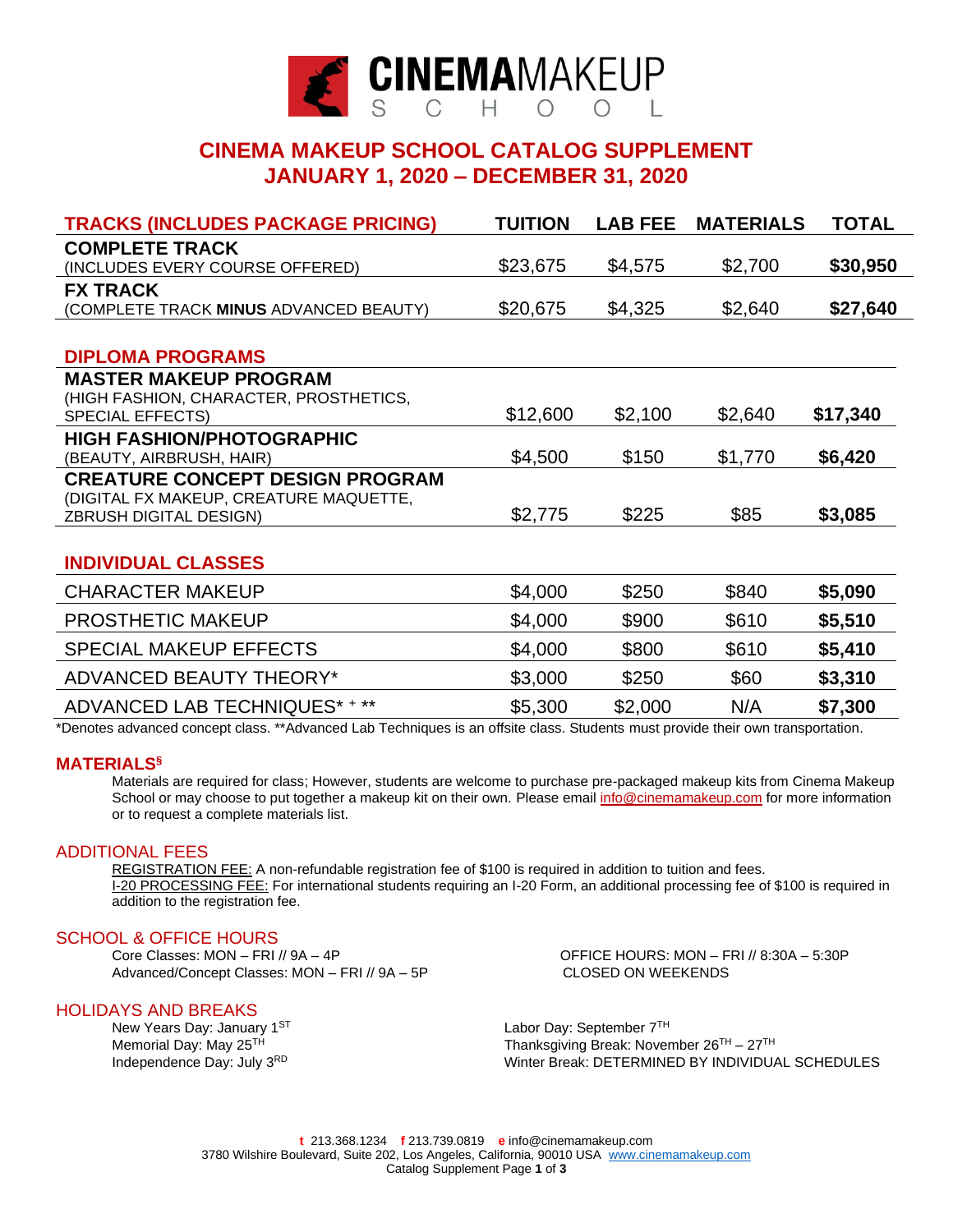

# **SCHEDULE OF START DATES**

| <b>COMPLETE TRACK</b><br>(28 weeks // 1030 Clock<br>Hours)                                                                                                                                                                                                                                                                                                                                           | <b>FX TRACK</b><br>(25 weeks // 910 Clock Hours)                                                                                                                                                                                                                                                                                                                                     | <b>MASTER MAKEUP</b><br>(18 weeks // 630 Clock Hours)                                                                                                                                                                                                                                                                                                              | <b>HIGH FASHION</b><br>(6 weeks // 210 Clock Hours)                                                                                                                                                                                                                                                                                                             |
|------------------------------------------------------------------------------------------------------------------------------------------------------------------------------------------------------------------------------------------------------------------------------------------------------------------------------------------------------------------------------------------------------|--------------------------------------------------------------------------------------------------------------------------------------------------------------------------------------------------------------------------------------------------------------------------------------------------------------------------------------------------------------------------------------|--------------------------------------------------------------------------------------------------------------------------------------------------------------------------------------------------------------------------------------------------------------------------------------------------------------------------------------------------------------------|-----------------------------------------------------------------------------------------------------------------------------------------------------------------------------------------------------------------------------------------------------------------------------------------------------------------------------------------------------------------|
| January $6 -$ July 31 $* +$<br>January 27 - August 21 *+<br>February 24 - September 18<br>*+<br>March $23 -$ October 16 $*$ +<br>April 20 - November 13 *+<br>May $18$ – December $18$ *+<br>June 15 - January 29, 2021 *+<br>July 13 - February 26, 2021 *+<br>August 10 - March 26, 2021<br>*+<br>September 8 - April 23,<br>$2021^*+$<br>October 5 - May 21, 2021 *+<br>Nov. 2 - June 18, 2021 *+ | January $6 -$ July 31 $* +$<br>February 3 - August 21 *+<br>March 2 - September 18 *+<br>March 30 - October 16 $*$ +<br>April 27 - November 13 *+<br>May 26 - December 18 $*$ +<br>June 22 - January 29, 2021 *+<br>July 20 - February 26, 2021 *+<br>August 17 - March 26, 2021 *+<br>Sept. 14- April 23, 2021*+<br>October 12- May 21, 2021 *+<br>November 9 - June 18, 2021<br>*+ | January 6 - May 22 +<br>February 3 - June 19 *+<br>March $2 -$ July 17 $*$ +<br>March 30 - August 14 $*$ +<br>April 27 - September 11 *+<br>May $26$ – October 9 $*$ +<br>June 22 - November 6 *+<br>July 20 - December 11*+<br>August 17 - Jan. 29, 2021 *+<br>Sept. 14 - Feb. 26, 2021 *+<br>Oct. 12 - March 26, 2021 *+<br>November 9 - April 23, 2021<br>$^*+$ | January 6 - February 14<br>February 3 - March 13<br>March $2 -$ April 10<br>March 30 - May 8<br>April 27 - June 5 *<br>May 26 - July 2 *<br>June 22 - July 31 *<br>July 20 - August 28<br>August 17 - September 25 *<br>September 14 - October 23<br>October 12 - November 20<br>November 9 - December 18 *                                                     |
| <b>CREATURE CONCEPT</b>                                                                                                                                                                                                                                                                                                                                                                              | <b>CHARACTER MAKEUP</b>                                                                                                                                                                                                                                                                                                                                                              | <b>PROSTHETIC MAKEUP</b>                                                                                                                                                                                                                                                                                                                                           | <b>SPECIAL MAKEUP</b>                                                                                                                                                                                                                                                                                                                                           |
| <b>DESIGN</b><br>(3 weeks // 120 Clock Hours)                                                                                                                                                                                                                                                                                                                                                        | (4 weeks // 140 Clock Hours)<br>January 6 - January 31<br>February 3 - February 28<br>March 2 - March 27<br>March 30 - April 24<br>April 27 - May 22<br>May 26 - June 19 *<br>June 22 - July 17 *<br>July 20 - August 14<br>August 17 - September 11 *<br>September 14 - October 9<br>October 12 - November 6<br>November 9 - December 11*+                                          | (4 weeks // 140 Clock Hours)<br>January 6 - January 31<br>February 3 - February 28<br>March 2 - March 27<br>March 30 - April 24<br>April 27 - May 22<br>May 26 - June 19 *<br>June 22 - July 17 *<br>July 20 - August 14<br>August 17 - September 11 *<br>September 14 - October 9<br>October 12 - November 6<br>November 9 - December 11*+                        | <b>EFFECTS</b><br>(4 weeks // 140 Clock Hours)<br>January 6 - January 31<br>February 3 - February 28<br>March 2 - March 27<br>March 30 - April 24<br>April 27 - May 22<br>May 26 - June 19 $*$<br>June 22 - July 17 *<br>July 20 - August 14<br>August 17 - September 11 *<br>September 14 - October 9<br>October 12 - November 6<br>November 9 - December 11*+ |
|                                                                                                                                                                                                                                                                                                                                                                                                      | <b>ADVANCED BEAUTY</b>                                                                                                                                                                                                                                                                                                                                                               | <b>ADVANCED LAB</b>                                                                                                                                                                                                                                                                                                                                                |                                                                                                                                                                                                                                                                                                                                                                 |
|                                                                                                                                                                                                                                                                                                                                                                                                      | <b>THEORY</b><br>(3 weeks // 120 clock hours)<br>Prerequisite: High Fashion<br>Program or past professional<br>experience w/ portfolio review                                                                                                                                                                                                                                        | <b>TECHNIQUES</b><br>(3 weeks // 120 clock hours)<br>Prerequisite: Special Makeup<br>Effects or past professional<br>experience w/ portfolio review                                                                                                                                                                                                                |                                                                                                                                                                                                                                                                                                                                                                 |
|                                                                                                                                                                                                                                                                                                                                                                                                      | January 13 - February 1<br>February 3 - February 22<br>March 9 - March 28<br>April 6 - April 25<br>May 11 - May 30<br>June $8 -$ June 27<br>June 29 - July 18*<br>July 27 - August 15<br>August 24 - September 12<br>September 21 - October 10<br>October 19 - November 7<br>November 9 - December 5 +                                                                               | February 3 - February 28<br>March 2 - March 27<br>March 30 - April 24<br>April 27 - May 22<br>June $1 -$ June 26<br>July $6 -$ July 31<br>July 27 - August 21<br>August 24 - September 18 *<br>September 21 - October 16<br>October 19 - November 13<br>November 16 - Dec. 18 *+                                                                                   |                                                                                                                                                                                                                                                                                                                                                                 |